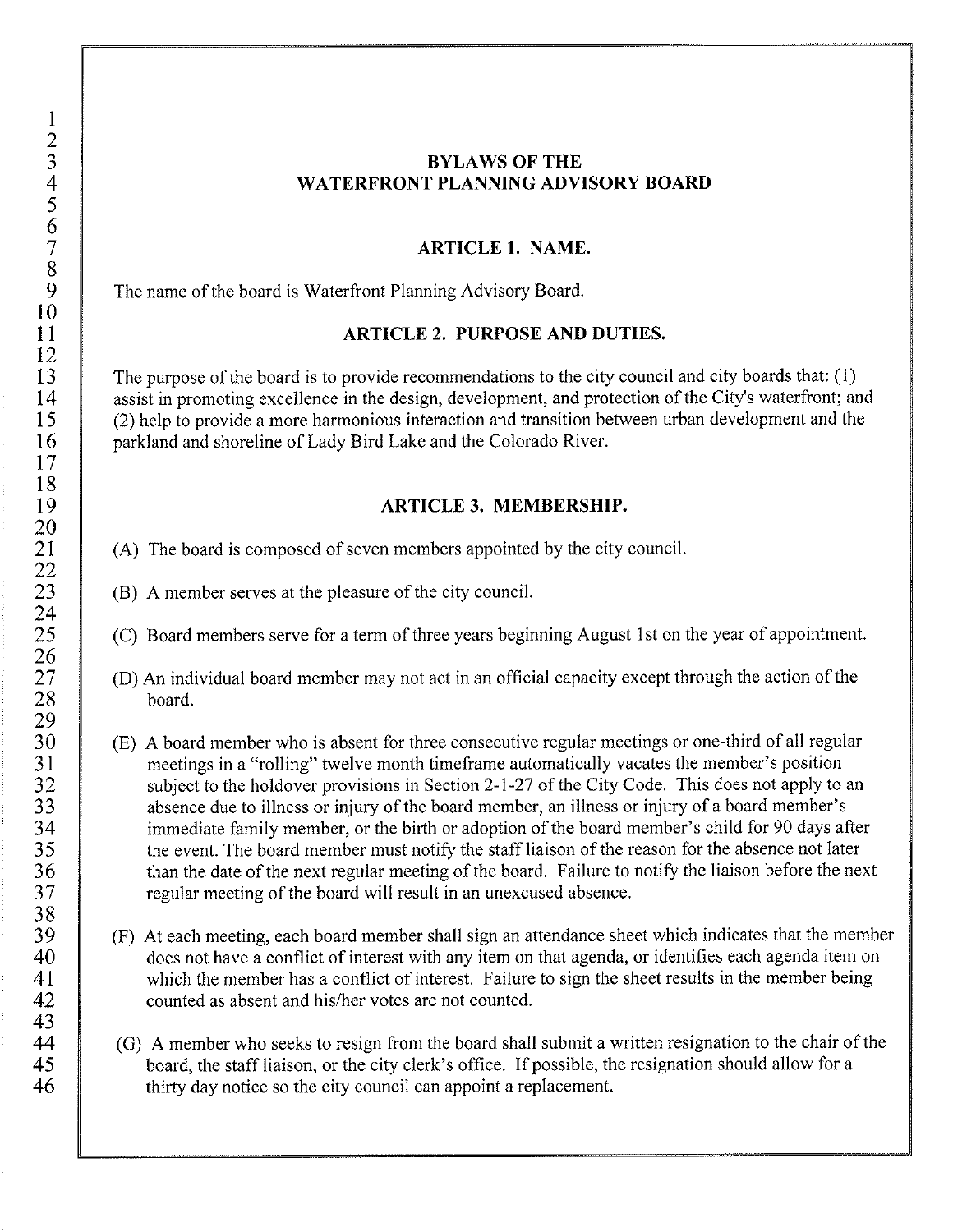### **ARTICLE 4. OFFICERS.**

- $(A)$  The officers of the board shall consist of a chair and a vice-chair.
- (B) Officers shall be elected annually by a majority vote of the board at the first regular meeting after October 1st. In the event a current officer becomes ineligible to serve as an officer, the board may hold an emergency election as needed.
- (C) The term of office shall be one year, beginning November !st and ending October 31st. An officer may continue to serve until a successor is elected. A person may not serve as an officer in a designated position of a board for more than three consecutive one-year terms. A person who has served as an officer in a designated position of a board for three consecutive terms is not eligible for re-election to that designated office until the expiration of two years after the last date of the person's service in that office. The board may override the term limit provision for an officer by an affirmative vote of two-thirds of the authorized board members.
- (D) A member may not hold more than one office at a time.

#### **ARTICLE 5. DUTIES OF OFFICERS.**

- (A) The chair shall preside at board meetings, appoint all committees, represent the board at ceremonial functions and approve each final meeting agenda.
- (B) In the absence of the chair, the vice-chair shall perform all duties of the chair.

#### **ARTICLE 6. AGENDAS.**

- (A) Two or more board members may place an item on the agenda by oral or written request to the staff liaison at least five days before the meeting. After first consulting with and receiving input from the staff liaison, the chair shall approve each final meeting agenda.
- (B) The board liaison shall submit the meeting agenda through the online agenda posting system for each meeting not less than 72 hours before the meeting.
- (C) Posting of the agenda must comply with Texas Government Code Chapter 551 (Texas Open Meetings Act).

## **ARTICLE 7. MEETINGS.**

- (A) The board meetings shall comply with Texas Government Code Chapter 551 (Texas Open Meetings Act).
- (B) Board meetings shall be governed by Robert's Rules of Order.
- (C) The board may not conduct a closed meeting without the approval of the city attorney.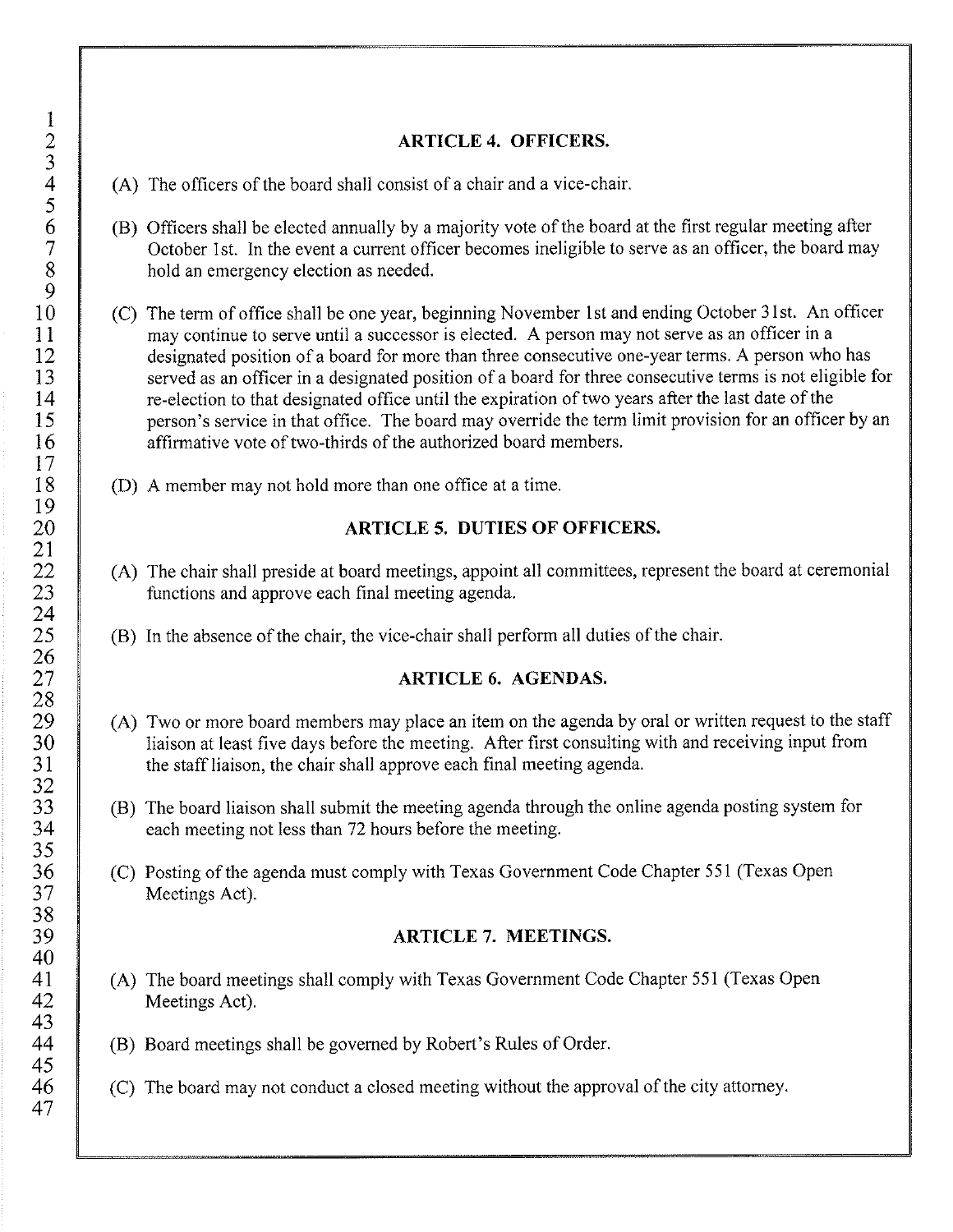- (D) The board shall meet monthly. In November of each year, the board shall adopt a schedule of the meetings for the upcoming year, including makeup meeting dates for the holidays and cancelled meetings.
- (E) The chair may call a special meeting, and the chair shall call a special meeting if requested by three or more members. The call shall state the purpose of the meeting. A board may not call a meeting in addition to its regular scheduled meetings as identified in its adopted meeting schedule, more often than once a quarter, unless the meeting is required to comply with a statutory deadline or a deadline established by Council.
- (F) Four members constitute a quorum.
- (G) If a quorum for a meeting does not convene within one-half hour of the posted time for the meeting, then the meeting may not be held.
- (H) To be effective, a board action must be adopted by affirmative vote of the number of members necessary to provide a quorum.
- (I) The chair has the same voting privilege as any other member.
- (J) The board shall allow citizens to address the board on agenda items and during a period of time set aside for citizen communications. The chair may limit a speaker to three minutes.
- (K) The staff liaison shall prepare the board minutes. The minutes of each board meeting must include the vote of each member on each item before the board and indicate whether a member is absent or failed to vote on an item.
- (L) The city clerk shall retain agendas, approved minutes, internal review reports and bylaws. The Planning and Development Review Department shall retain all other board documents. The documents are public records under Texas Local Government Code Chapter 552 (Texas Public Information Act).
- (M) The chair shall adjourn a meeting not later than 10 p.m., unless the board votes to continue the meeting.
- (N) Each person and board member attending a board meeting should observe decorum pursuant to Section 2-1-48 of the City Code.

#### **ARTICLE 8. COMMITTEES/WORKING GROUPS.**

#### **COMMITTEES**

(A) The Waterfront Planning Advisory Board shall have the following committees: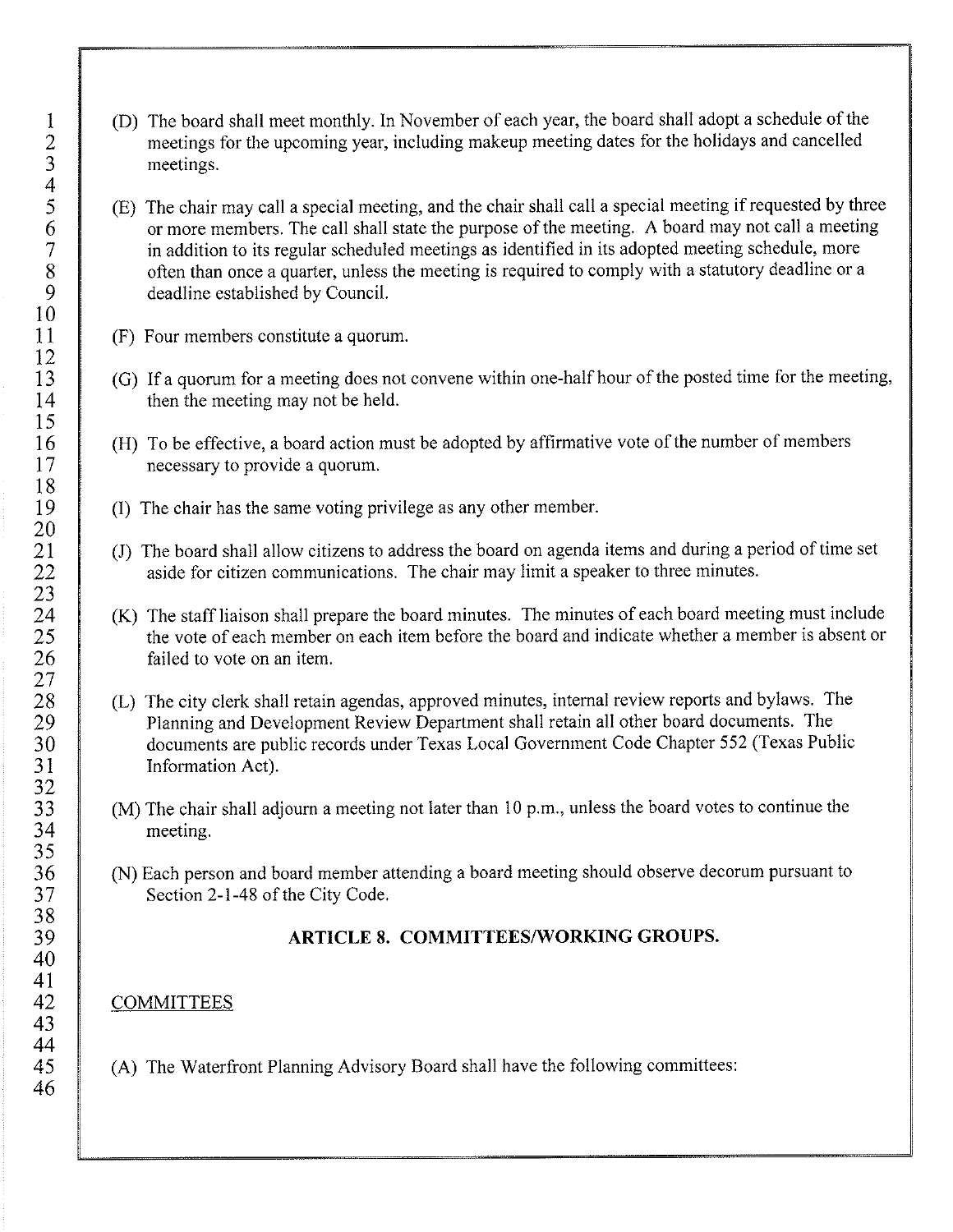- I) Design and Development Framework Committee This Committee shall review and make recommendations to the Board regarding the amendment or adoption of policies, rules, and ordinances related to height, setbacks and alignments within the Waterfront Overlay.
- 2) Design Criteria and Bonus Provision Committee This Committee shall review and make recommendations to the Board regarding the amendment or adoption of policies, rules, and ordinances related to the development of design criteria for bonus provisions, land use and land development within the Waterfront Overlay.
- (B) Each committee must be established by an affirmative vote of the board. A committee cannot meet until its creation is approved by the Council Audit and Finance Committee, Each committee shall consist of at least three board members appointed by the chair. A staff member shall be assigned to each committee by the director of the Planning and Development Review Department.
- (C) The board chair shall appoint a board member as the committee chair, with the member's consent.
- (D) A majority of the total number of appointed committee members constitutes a quorum.
- (E) Each committee shall meet on a regularly scheduled basis at least quarterly.
- (F) Each committee shall make an annual report to the board at the January board meeting.
- (G) Committee meetings must be posted in accordance with Texas Government Code Chapter 551 (Texas Open Meetings Act).
- (H) At each committee meeting, a committee member shall sign in on a sheet provided and shall indicate that the member has no conflict of interest with any item on the committee meeting agenda, or identify each agenda item on which the member has a conflict of interest.

# WORKING GROUPS

- The board can determine the size of a working group but the number of board members serving on the working group must be less than a quorum of the board.
- (A) A working group may designate a chair, with the member's consent, but is not required to do so.
- (B) Quorum requirements do not apply to working groups.
- (C) Staff support will not be provided for working groups.
- (D) Working groups are not required to post their meetings in accordance with the Texas Government Code Chapter 551 (Texas Open Meetings Act).